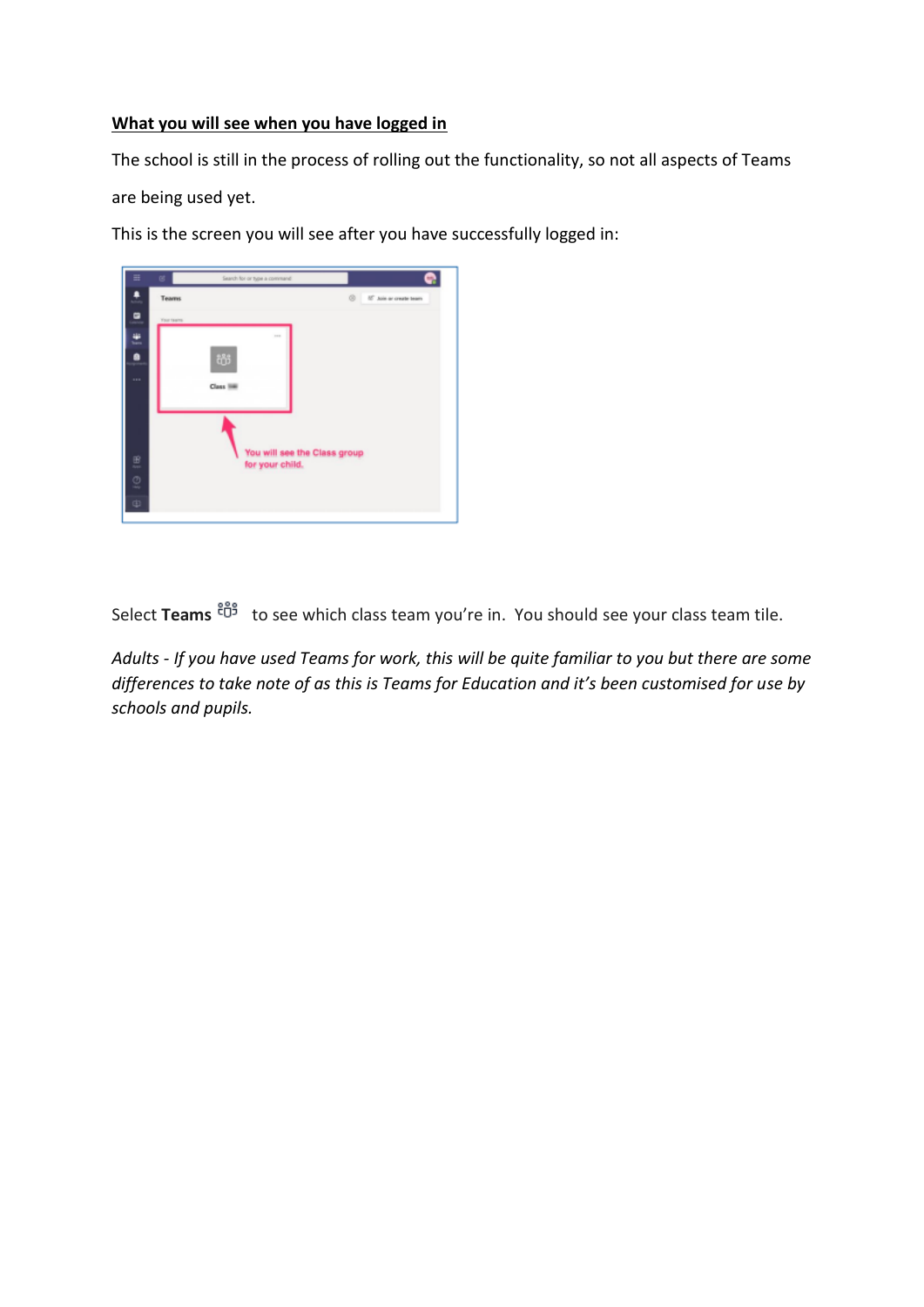# **The Assignments Area of Teams**

Your child's class teacher will set assignments for the class in the Assignments section. This is shown in the 'General' channel.

Click Teams, click into your Class, click General, click Assignments to see the following screen:



You can also click '**Assignments**'.

All assignments for the class in every subject can be viewed here.

Follow the instructions for the assignment to complete it.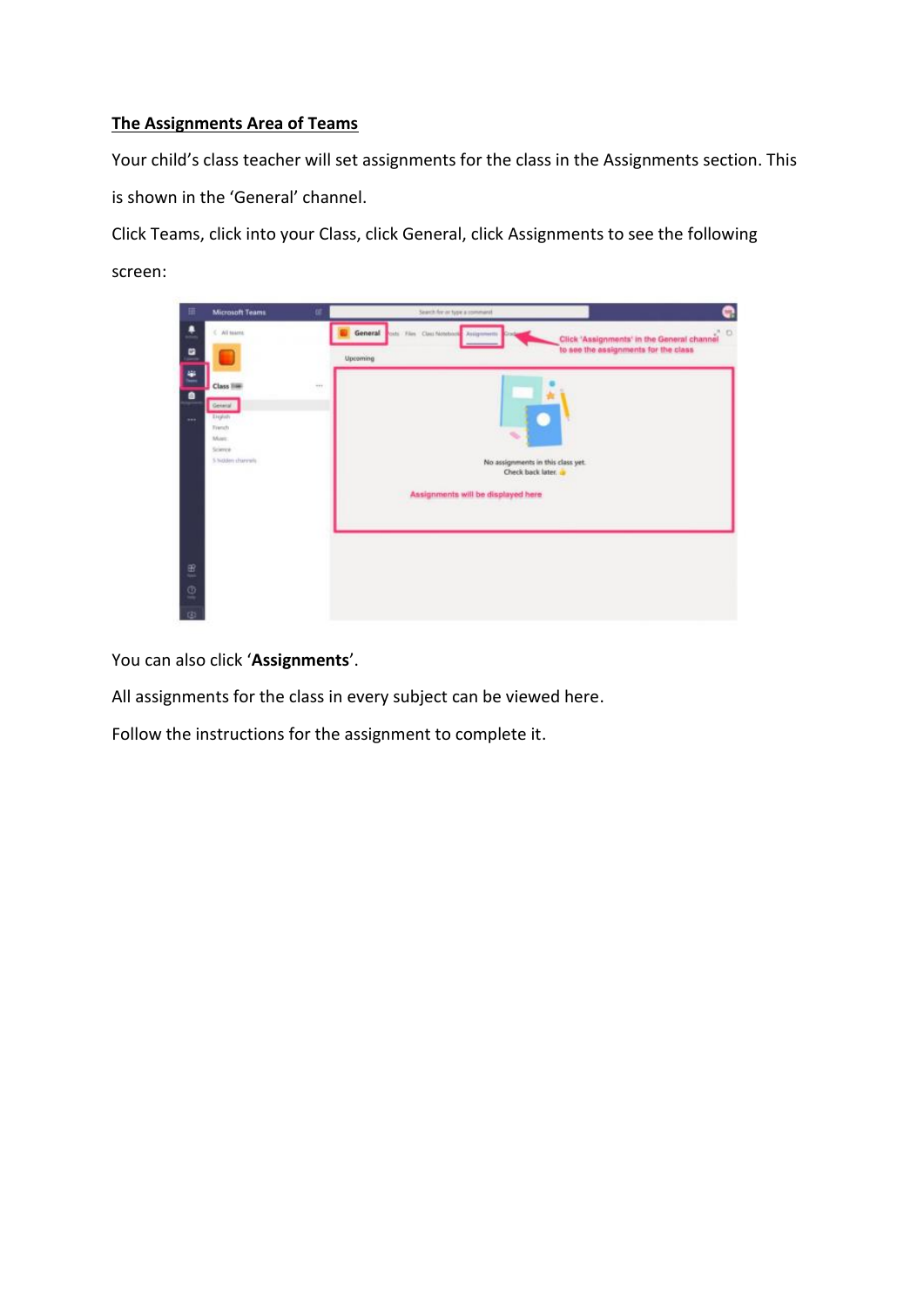## **Handing in work (if the teacher has asked for it)**

Depending on the assignment and the class, the teacher might request work is handed in. Once you have added any work that is necessary, it will be shown in the 'My Work' section.

Your child can then click 'Hand in' to send it to the teacher.

| ▦                   | 匠<br>Search for or type a command                                                                                                                                                                                                                                                                                                   |        |                |
|---------------------|-------------------------------------------------------------------------------------------------------------------------------------------------------------------------------------------------------------------------------------------------------------------------------------------------------------------------------------|--------|----------------|
| Ξ                   | General<br>Posts Files Class Notebook Ausignments.                                                                                                                                                                                                                                                                                  | Grades |                |
| CHH<br>m.<br>Teamin | $&$ finds                                                                                                                                                                                                                                                                                                                           | œ      | <b>Hand in</b> |
| 8<br>D              | Once all the work that is needed<br>English Week 1<br>has been added click 'Hand<br>Oue 30 March 2020 10:00<br>in' (or 'Turn in')<br><b>Instructions</b><br>These are the recommended English activities for Thursday 26th March and Friday 27th March.<br>Please also build in time for daily reading and comprehension questions. |        |                |
| ۰                   |                                                                                                                                                                                                                                                                                                                                     |        |                |
| 1.14                | Each activity below has instructions. Some will also include insources for you to refer to.<br>We do not need any work handed in.<br>If you have any photos to share or want to ask any questions, please use the English channel.                                                                                                  |        |                |
|                     | <b>Reference</b> insterlate                                                                                                                                                                                                                                                                                                         |        |                |
|                     | English Instructions Week T Activity T.pdf<br>61                                                                                                                                                                                                                                                                                    |        | <b>SEE</b>     |
| œ<br>Θ              | [A] English Resources Week 1 Activity 1 pdf<br>1.14<br>This is the work that has been<br><b>My work</b><br>uploaded for the teacher to<br>My amazing work.docx<br>review.<br>T. Ackil work                                                                                                                                          |        |                |
| Φ                   | <b>Fakers</b><br>No ponts                                                                                                                                                                                                                                                                                                           |        |                |

#### Notes:

- In this example the instructions say 'We do not need any work handed in' but I have attached some just for demonstration purposes.
- Whether or not the assignment needs work to be handed in, your child should click the 'Hand in' button to show that they have completed the assignment.
- Once the 'Hand in' button has been clicked, it changes to say 'Undo hand in'; your child can click this if you need to change the work or if your child has made a mistake. This can be done even after the teacher has reviewed it; maybe they might ask for more work or point out a mistake or other problem.
- The class teacher will be able to see that the assignment has been completed and might mark it and give feedback.
- Your child will receive a notification when an assignment is handed back from the Teacher.